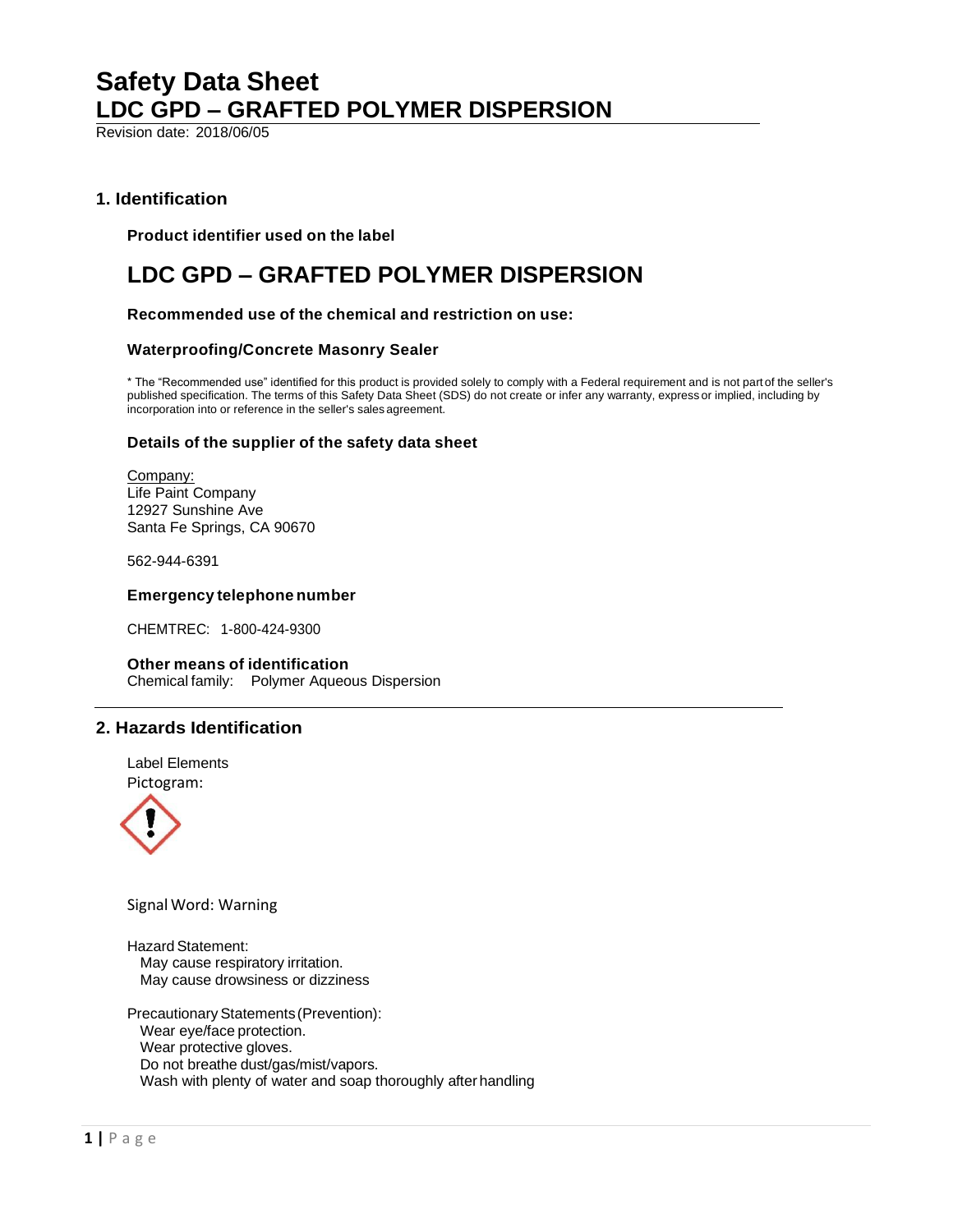Revision date: 2018/06/05

Precautionary Statements (Response): IF INHALED: Remove person to fresh air and keep comfortable for breathing. IF ON SKIN (or hair): Wash with plenty of soap and water. IF IN EYES: Rinse cautiously with water for several minutes. Remove contact lenses, if present and easy to do. Continue rinsing. Take off contaminated clothing and wash before reuse. In case of fire: use foam, carbon dioxide, water fog or spray to extinguish. Precautionary Statements (Storage): Store in a well-ventilated place. Do not allow to freeze Precautionary Statements (Disposal): Dispose of contents/container in accordance with local/regional/national/international regulations

#### **Hazards not otherwise classified**

No specific dangers known

# **3. Composition / Information on Ingredients**

| Components                        | <b>CAS Number</b> | Concentration<br>(Weight) |
|-----------------------------------|-------------------|---------------------------|
| <b>Polymer Aqueous Dispersion</b> | 25133-98-6        | 20-50 %                   |
| Proprietary (Non-hazardous)       | N/A               | $> 50 \%$                 |

# **4. First-Aid Measures**

#### **Description of first aid measures**

#### **Generaladvice:**

Immediately remove contaminated clothing.

#### **If inhaled:**

Remove to fresh air. If breathing is difficult, give oxygen. If symptoms persist, call a physician.

#### **If on skin:**

Wash off immediately with soap and plenty of water while removing all contaminated clothes and shoes. If symptoms persist, call a physician.

#### **If in eyes:**

Immediately flush with plenty of water. After initial flushing, remove any contact lenses and continue flushing for at least 15 minutes. Keep eye wide open while rinsing. If symptoms persist, call a physician

#### **Ifswallowed:**

Clean mouth with water. Call a physician.

#### **Most important symptoms and effects, both acute and delayed:**

No information available

#### Note tophysician

Treatment: Treat according to symptoms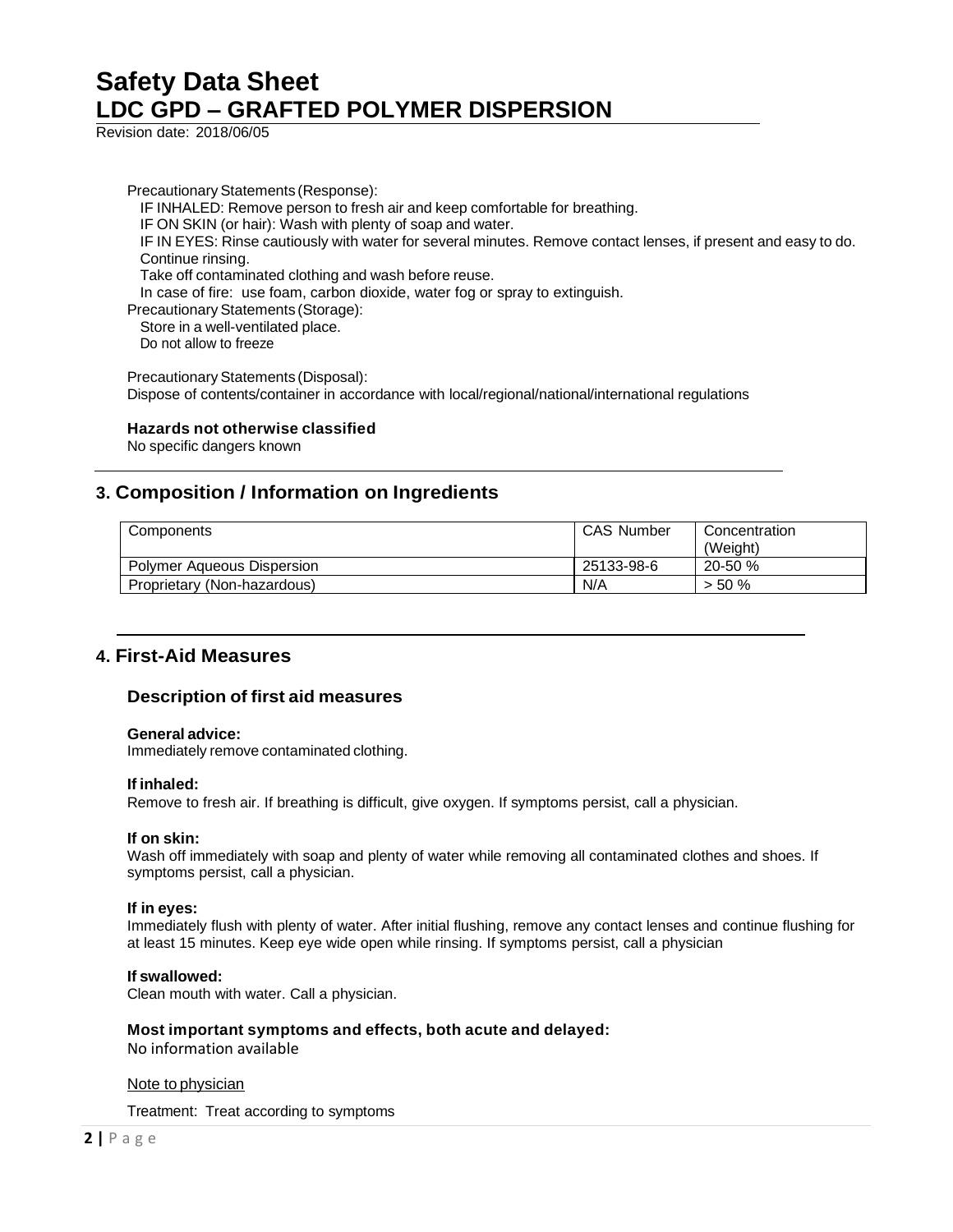Revision date: 2018/06/05

### **5. Fire-Fighting Measures**

#### **Extinguishing media**

Suitable extinguishingmedia: Preferable: Dry chemical, CO2 or water spray. Unsuitable extinguishing media: Solid water jet ineffective as extinguishing medium

#### **Special hazards arising from the substance or mixture**

Hazards duringfire-fighting: No information available

#### **Advice forfire-fighters**

Protective equipment for fire-fighting: Firefighters should be equipped with self-contained breathing apparatus and turn-out gear.

#### **6. Accidental release measures**

#### **Personal precautions, protective equipment and emergency procedures**

Use personal protective equipment as required. Evacuate personnel to safe areas. Avoid contact with skin, eyes or clothing. Keep people away from and upwind of spill/leak.

#### **Environmental precautions**

Do not allow into any sewer, on the ground or into any body of water. Dike to collect large liquid spills.

#### **Methods and material for containment and cleaning up**

Prevent further leakage or spillage if safe to do so. Dike far ahead of liquid spill for later disposal. Soak up with inert absorbent material. Take up mechanically, placing in appropriate containers for disposal. Clean contaminated surface thoroughly. Prevent product from entering drains.

### **7. Handling and Storage**

#### **Precautions for safe handling**

Avoid contact with skin, eyes or clothing. Use personal protective equipment as required. Ensure adequate ventilation, especially in confined areas. In case of insufficient ventilation, wear suitable respiratory equipment.

#### **Conditions for safe storage, including any incompatibilities**

Keep in properly labeled containers. Keep containers tightly closed in a cool, well-ventilated place. Keep from freezing.

Storage Temperature: 15 – 25 C

Storage Area: Store in a cool area. Keep out of direct sunlight. Store in a dry area. Store in a dark area.

INCOMPATIBLE MATERIALS: None known based on information supplied

#### **8. Exposure Controls/Personal Protection**

#### **Engineering Measures**

Provide readily accessible eye wash stations and safety showers. Provide natural ventilation

#### **Personal protectiveequipment**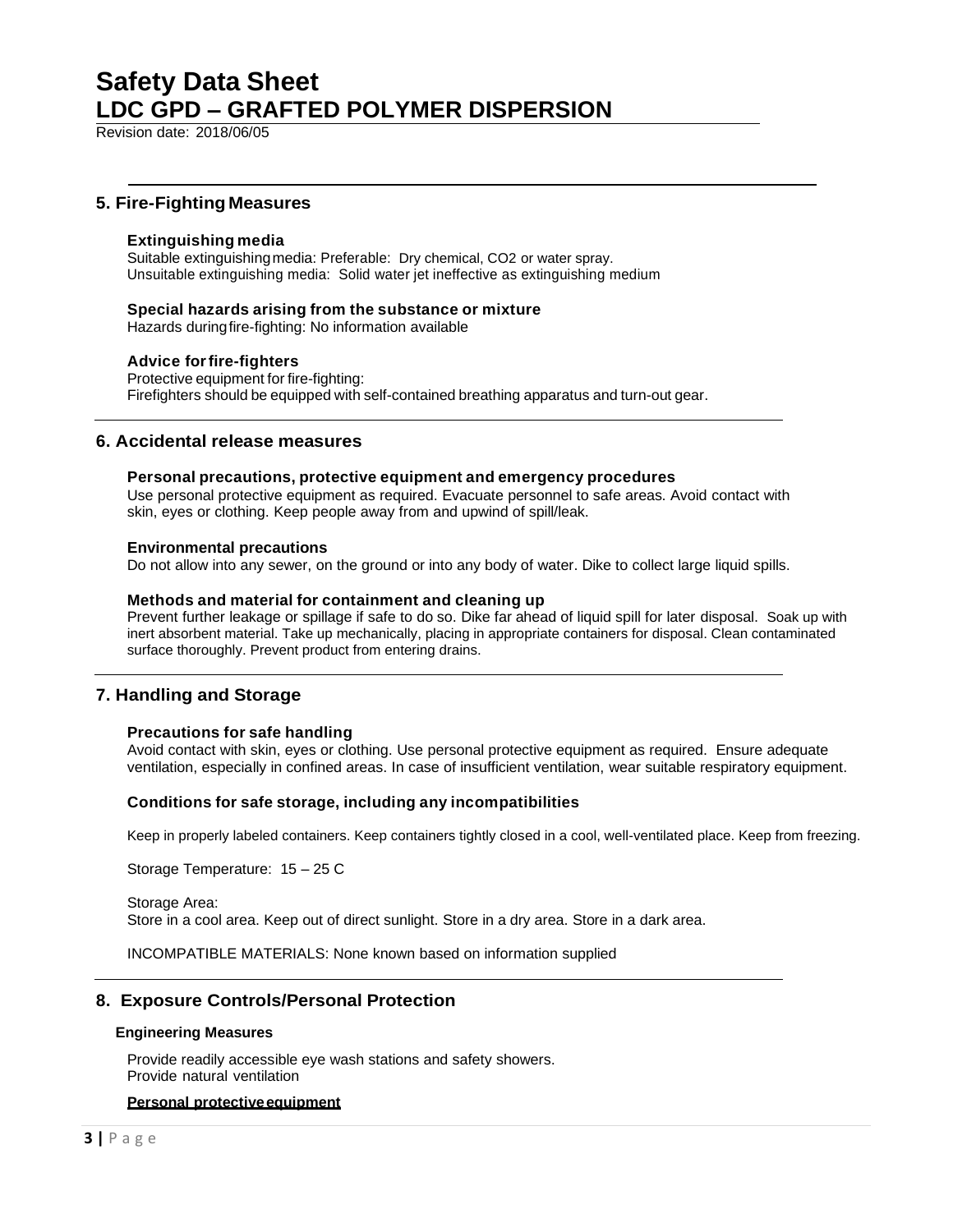Revision date: 2018/06/05

#### **Respiratory protection:**

If exposure limits are exceeded or irritation is experienced, NIOSH/MSHA approved respiratory protection should be worn. Positive-pressure supplied air respirators may be required for high airborne contaminant concentrations. Respiratory protection must be provided in accordance with current local regulations.

#### **Hand protection:**

Chemical resistant protective gloves

#### **Eye protection:**

Tightly fitting safety goggles (chemical goggles). Wear face shield if splashing hazard exists

#### **General safety and hygienemeasures:**

Handle in accordance with good industrial hygiene and safety practice. Wearing of closed work clothing is required additionally to the stated personal protection equipment. Avoid inhalation of mists. Contact with eyes and skin must be avoided.

Occupational Exposure limit(s) N/A

#### **9. Physical and Chemical Properties**

| Form:                       | liquid                |
|-----------------------------|-----------------------|
| Odor:                       | <b>Slightly sweet</b> |
| Color:                      | White                 |
| pH value:                   | $8.0 - 9.0$           |
| Melting point:              | No data available     |
| Boiling point:              | 100 °C                |
| Flash point:                | N/A                   |
| Flammability:               | N/A                   |
| Lower explosion limit:      | Not applicable        |
| Upper explosion limit:      | Not applicable        |
| Vapor pressure:             | No data available     |
| Viscosity, Dynamic          | 500-1000 CPS          |
| Solubility in Water         | Yes                   |
| Evaporation rate:           | Not determined        |
| Volatile Organic Compounds: | <50 g/l (per AQMD)    |

### **10. Stability and Reactivity**

Reactivity: No Data Available

Chemical Stability: Stable under normal conditions.

Conditions to avoid: Extreme temperatures and direct sunlight

Materials to avoid: None known based on information supplied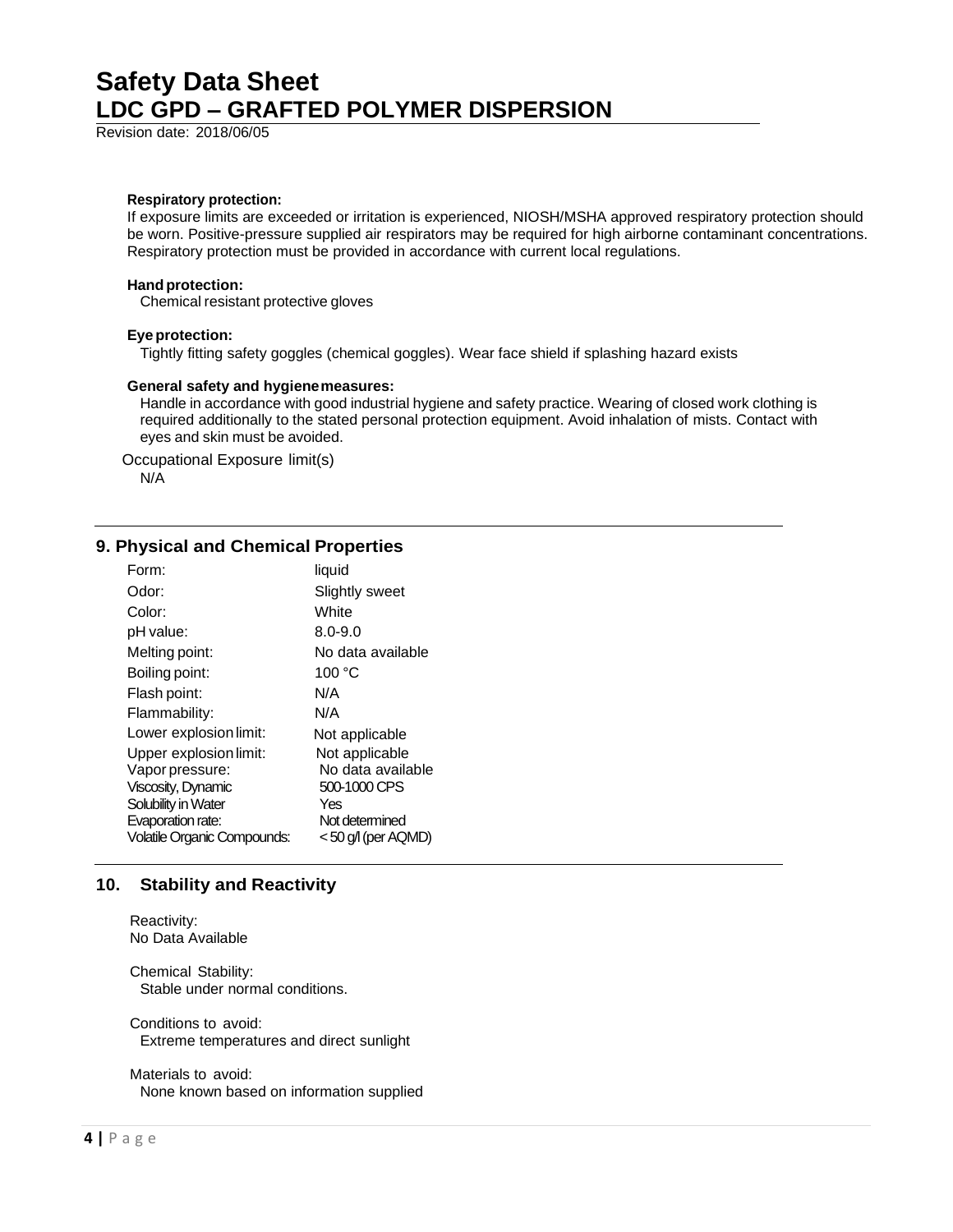Revision date: 2018/06/05

Hazardous decompositionproducts: Carbon monoxide. Carbon dioxide (CO2), Hydrocarbons

# **11. Toxicological information**

# **Primary routes of exposure**

No information available

**Acute Toxicity/Effects**

No information available

# **HEALTH HAZARDS, GENERAL:**

No data available

**INGESTION:**

No data available

**MEDICAL SYMPTOMS:** No data available

#### **MEDICAL CONSIDERATIONS:**

No data available

### **12. Ecological Information**

#### **Toxicity**

No data available

### **13. Disposal Considerations**

Dispose of in a licensed facility. Do not discharge into waterways or sewer systems without proper authorization.

#### **Container disposal:**

Dispose of in a licensed facility. Do not reuse container.

# **14. Transport Information**

| <b>Land transport</b><br>USDOT: | Not Regulated |
|---------------------------------|---------------|
| Sea transport<br>IMDG:          | Not Regulated |

**Air transport** IATA/ICAO: Not Regulated

# **15. Regulatory Information**